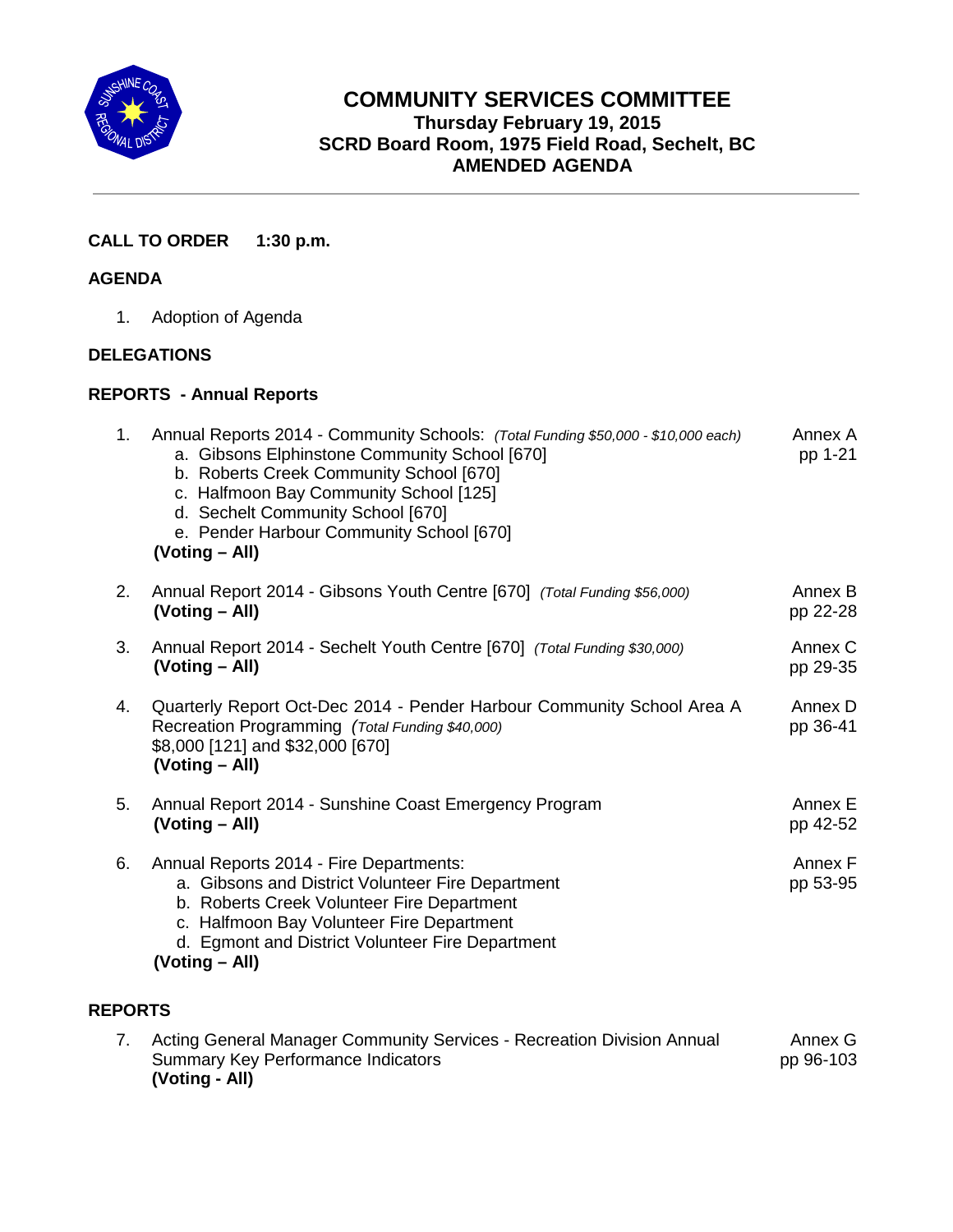| 8.  | Acting General Manager Community Services - SCRD My Pass Summary<br>September 1 - December 31, 2014<br>(Voting - All)                            | Annex H<br>pp 104-113            |
|-----|--------------------------------------------------------------------------------------------------------------------------------------------------|----------------------------------|
| 9.  | <b>Administrative Assistant Community Services - Community Services</b><br>Department - Monthly Update<br>(Voting - All)                         | Annex I<br>pp 114-116            |
|     | 10. Recreation and Parks Services Advisory Committee minutes of January 15,<br>2014 - receipt and adoption of recommendations<br>(Voting – All)  | Annex J<br>pp 117-120            |
|     | 11. Sunshine Coast Emergency Program Planning Committee Minutes of<br>February 4, 2015 - receipt<br>(Voting - All)                               | Annex K<br>pp 121-124            |
|     | <b>REPORTS - Budget</b>                                                                                                                          |                                  |
|     | 12. Acting General Manager Community Services - Recreation Coordinator<br>Increase<br>(Voting - All)                                             | Annex L<br>pp 125-129            |
|     | 13. Acting General Manager Community Services - Sechelt Aquatic Centre Panel<br>Repair<br>(Voting - D, E, F, Gibsons, Sechelt, SIGD)             | Annex M<br>pp 130-131            |
|     | 14. Acting General Manager Community Services - Sunshine Coast Area Base<br><b>Budget Increase</b><br>(Voting - D, E, F, Gibsons, Sechelt, SIGD) | Annex <sub>N</sub><br>pp 132-133 |
|     | 15. Manager, Pender Harbour Aquatic and Fitness Centre - PHAFC Revenues<br>(Voting – All)                                                        | Annex O<br>pp 134-135            |
|     | 16. Manager, Pender Harbour Aquatic and Fitness Centre - PHAFC Gym<br><b>Equipment Replacement</b><br>(Voting - All)                             | Annex P<br>pp 136-137            |
|     | 17. Acting General Manager of Community Services - 2015 Recreation and Parks<br><b>Services Energy Projects</b><br>(Voting - All)                | Annex Q<br>pp 138-141            |
| 18. | Parks Planning Coordinator - Dakota Ridge/Parks Utility Terrain Vehicle<br>(Voting – All)                                                        | Annex R<br>pp 142-144            |
| 19. | Parks Services Manager - Seaview Cemetery Budget 2015<br>(Voting – All)                                                                          | Annex S<br>pp 145-147            |
| 20. | Parks Planning Coordinator - Gambier Island Community Request for 2015<br>Funding<br>$(Voting - A, B, D, E, F)$                                  | Annex T<br>pp 148-152            |
| 21. | Parks Planning Coordinator - Sir Thomas Lipton Park Bridge Repair Options<br>$(Voting - A, B, D, E, F)$                                          | Annex U<br>pp 153-196            |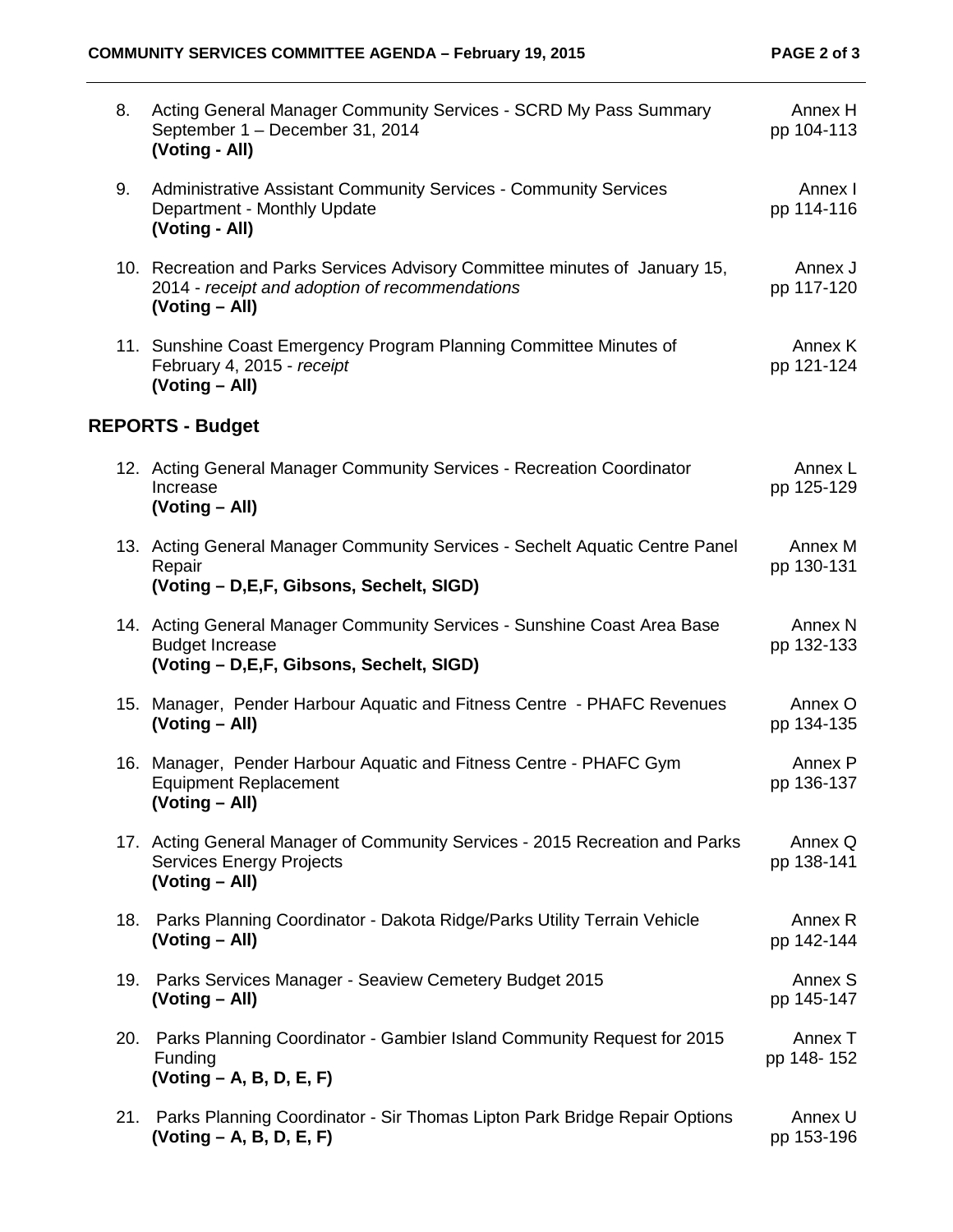|                       | 22. Parks Planning Coordinator - Ruby Lake Boat Ramp<br>$(Voting - A, B, D, E, F)$                                                      | Annex V<br>pp 197-199  |  |  |
|-----------------------|-----------------------------------------------------------------------------------------------------------------------------------------|------------------------|--|--|
|                       | 23. Parks Planning Coordinator - Volleyball Courts at Shirley Macey Park<br>$( Voting - A, B, D, E, F)$                                 | Annex W<br>pp 200-205  |  |  |
|                       | 24. Parks Planning Coordinator - Bike Path Maintenance - Function 665<br>$( Voting - A, B, D, E, F)$                                    | Annex X<br>pp 206-224  |  |  |
| 25.                   | Parks Planning Coordinator - Bikeway Walkway Highway 101 to Mintie<br>$(Voting - A, B, D, E, F)$                                        | <b>VERBAL</b>          |  |  |
| <b>COMMUNICATIONS</b> |                                                                                                                                         |                        |  |  |
|                       | 26. Ruby Lake Boat Launch Petition - Acting General Manager Community<br>Services - Summary Report<br>$( Voting - A, B, D, E, F)$       | Annex Y<br>pp 225-229  |  |  |
|                       | 27. Welcome Beach Community Association - Replacement of Coopers Green<br>Hall Project - Progress Report<br>$( Voting - A, B, D, E, F)$ | Annex Z<br>pp 230      |  |  |
|                       | 28. BC Fire Services Minimum Training Standards Playbook<br>(Voting - All)                                                              | Annex AA<br>pp 231-252 |  |  |
|                       | 29. ADD → District of Squamish<br>- regarding Woodfibre LNG - Pipeline Expansion Community Meeting<br>February 25, 2015                 | Annex BB<br>pp 253     |  |  |

#### **NEW BUSINESS**

#### **IN CAMERA**

**ADJOURNMENT**